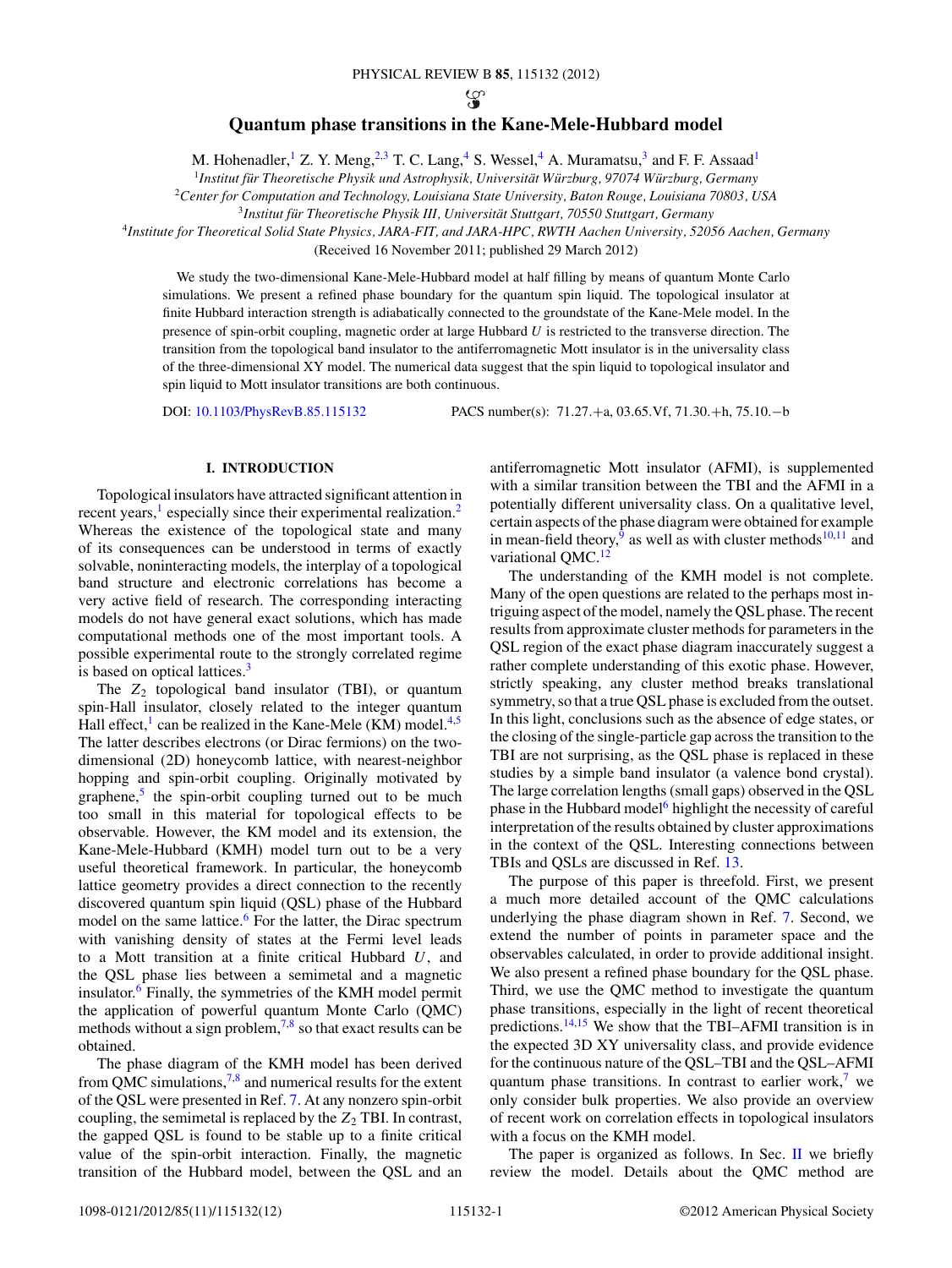<span id="page-1-0"></span>presented in Sec.III. Section [IV](#page-3-0) contains our numerical results, beginning with the refined phase diagram, and followed by a detailed account of the various quantum phase transitions. We end with conclusions and an overview of open questions in Sec. [V.](#page-10-0)

#### **II. MODEL**

The Hamiltonian of the KMH model can be written in the form  $H = H_{\text{KM}} + H_U$ , where

$$
H_{\text{KM}} = -t \sum_{(i,j)} c_i^{\dagger} c_j + i \lambda \sum_{\langle i,j \rangle} v_{ij} c_i^{\dagger} \sigma^z c_j ,
$$
  

$$
H_U = \frac{U}{2} \sum_i (c_i^{\dagger} c_i - 1)^2.
$$
 (1)

Here  $c_i^{\dagger} = (c_{i,\uparrow}^{\dagger}, c_{i,\downarrow}^{\dagger})$  is a spinor of electron creation operators, *i* is the position of a lattice site on the honeycomb lattice,  $\langle i, j \rangle$  denotes a pair of nearest neighbors, and  $\langle\langle i, j \rangle\rangle$  is a pair of next-nearest-neighbor lattice sites; *σ<sup>z</sup>* is a Pauli matrix, and  $v_{ij} = \pm 1$  depending on whether the hopping path defined by the nearest-neighbor bonds connecting sites  $\boldsymbol{i}$  and  $\boldsymbol{j}$  bends to the right or to the left. The complex next-nearest-neighbor hopping term in Eq. (1) can be related to the spin-orbit interaction in graphene and accounts for a spin-dependent staggered magnetic field. $5$  The choice of writing the interaction term  $H_U$  in an  $SU(2)$  invariant form is related to previous work on the Hubbard model on the honeycomb lattice, $6$  in which it was essential to build this symmetry into the QMC method; see also Sec. III. In the presence of the spin-orbit term, the *SU*(2) spin rotation symmetry is reduced to a *U*(1) symmetry. Throughout this work, we use periodic boundary conditions, so that there are no edges, and take *t* as the unit of energy. The number of unit cells in each direction is denoted by *L*, the total number of unit cells is  $L^2$ , and the total number of lattice sites is  $N = 2L^2$ . The lattice sizes used satisfy  $L = 3l$  with *l* integer and range from  $L = 3$  to  $L = 18$ . We exclusively consider the case of a half-filled band.

A possible Rashba term is neglected from the outset, because it would cause a sign problem in the QMC simulations. However, a small but finite Rashba coupling does not destroy the TBI state of the KM model.<sup>[4](#page-11-0)</sup> The noninteracting case  $U = 0$  has been solved in the original paper by Kane and Mele.<sup>[4](#page-11-0)</sup> Most importantly, the groundstate is a  $Z_2$  TBI for any finite spin-orbit coupling *λ*. The KM model is closely related to a spinless model proposed by Haldane, which shows a quantum Hall effect and breaks time-reversal invariance  $(TRI).$ <sup>[16](#page-11-0)</sup> Combining two copies of the Haldane model gives the KM model exhibiting the quantum spin-Hall effect and preserving TRI.<sup>[4,13](#page-11-0)</sup>

Hamiltonian (1) has been studied by means of mean-field and analytical approaches,  $9,17-20$  QMC simulations,  $7,8,12$  the variational cluster approach, $10$  cluster dynamical mean-field theory,<sup>[11](#page-11-0)</sup> and field theory.<sup>[14,15](#page-11-0)</sup> A more detailed discussion of previous results will be given in Sec. [IV.](#page-3-0)

### **III. METHOD**

We employ a projective auxiliary-field determinant QMC algorithm similar to Ref. [6,](#page-11-0) which has previously been applied to the KMH model.<sup>7,8</sup> The method is based on the relation

$$
\langle \Psi_0 | O | \Psi_0 \rangle = \lim_{\theta \to \infty} \frac{\langle \Psi_T | e^{-\theta H/2} O e^{-\theta H/2} | \Psi_T \rangle}{\langle \Psi_T | e^{-\theta H} | \Psi_T \rangle} \tag{2}
$$

for the expectation value of an operator *O*, with a trial wave function  $|\Psi_T\rangle$  that is required to be nonorthogonal to the groundstate  $|\Psi_0\rangle$ . It is beyond the scope of this article to describe the details of the algorithm, and the interested reader is referred to Ref. [21.](#page-11-0) Instead, we concentrate on aspects specific to the calculations presented here, namely the choice of the trial wave function, the Hubbard-Stratonovich (HS) transformation, and the absence of the minus-sign problem for a half filled band.

### **A. Trial wave function**

In order to simplify the implementation, the trial wave function is taken to be a single Slater determinant, and can hence always be written in terms of the groundstate of a single-particle Hamiltonian  $H<sub>T</sub>$ . There are many possible choices for  $|\Psi_T\rangle$ . One can, for example, decide to optimize the overlap with the groundstate at the expense of symmetries.<sup>22</sup> Here we have preserved symmetries and have chosen  $|\Psi_T\rangle$ to be the groundstate of the KM model, which is defined by the first line of Eq. (1). For  $\lambda \neq 0$ , the groundstate of the noninteracting problem at half filling is insulating. Hence, the trial wave function is nondegenerate and has all the symmetries of the Hamiltonian. At  $\lambda = 0$ , the situation is more delicate. For the considered lattice sizes,  $L = 3l$ , the two inequivalent Dirac points are located at the Fermi surface, and the groundstate of the noninteracting model at half filling is fourfold degenerate in each spin sector. We lift this degeneracy by means of a twist in the boundary condition in  $H_T$  in the direction  $a_1 = (1,0)$ ,

$$
H_{\rm T} = -t \sum_{\langle i,j \rangle} c_i^{\dagger} c_j \, \exp\left[\frac{2\pi i}{\Phi_0} \int_i^j A \cdot dI\right],\tag{3}
$$

with  $A = \Phi a_1/L$ . The twist preserves translation symmetry, so that the total momentum remains a good quantum number. In particular, for an infinitesimal twist, the groundstate has vanishing total momentum. Because finite values of  $\Phi$  lead to a breaking of the  $C_3$  lattice symmetry, the trial wave function cannot be classified according to the irreducible representation of this group at  $\lambda = 0$ . After lifting possible degeneracies,  $|\Psi_{\rm T}\rangle$  corresponds to the nondegenerate groundstate of *H*<sub>T</sub>. This implies the relation

$$
\lim_{\Theta \to \infty} e^{-\Theta(H_{\rm T} - E_{\rm T})} = |\Psi_{\rm T}\rangle \langle \Psi_{\rm T}| \,, \tag{4}
$$

where  $E_T$  is the corresponding groundstate energy.

### **B. Hubbard-Stratonovich transformation**

We choose a HS transformation of the Hubbard term *H<sub>U</sub>* that couples to the total density  $n_i = n_{i\uparrow} + n_{i\downarrow}$ , thereby conserving the *SU*(2) spin symmetry for every field configuration. In principle, HS transformations that couple to the *z* component of spin are also possible. However, at low temperatures, it is often difficult to restore the  $\lambda = 0$  *SU(2)* spin symmetry of the total Hamiltonian by stochastic sampling. An *SU*(2) spin symmetric transformation was previously used in Refs. [23](#page-11-0) and [24.](#page-11-0)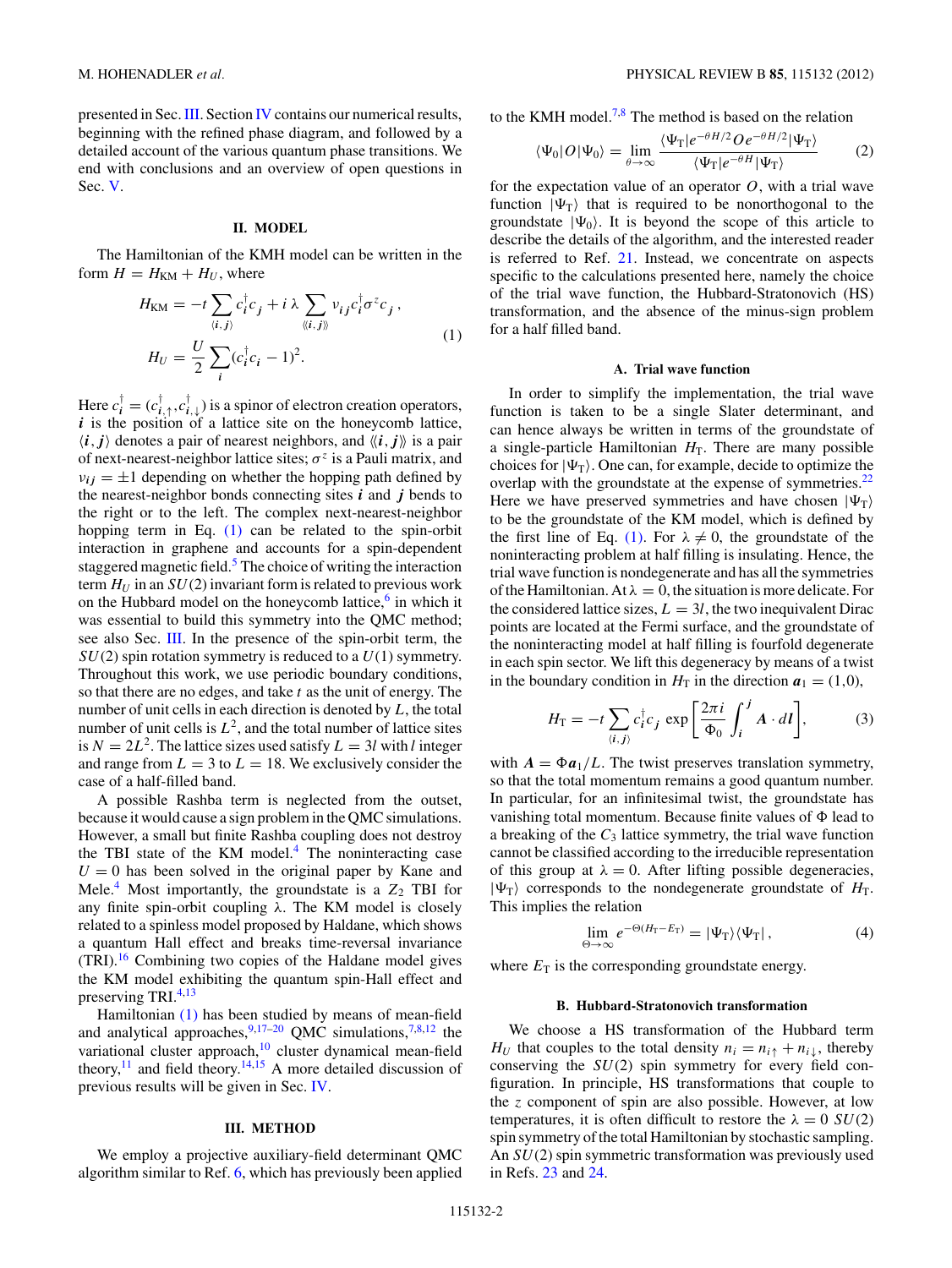After a Trotter decomposition with imaginary time step  *τ* to isolate the interaction term, our HS transformation for a general operator *O* reads

$$
e^{-\Delta \tau O^2} = \sum_{l=\pm 1,\pm 2} \gamma(l) e^{i\sqrt{\Delta \tau} \eta(l)O} + \mathcal{O}(\Delta \tau^4), \tag{5}
$$

with the two functions  $\gamma(l)$  and  $\eta(l)$  of the auxiliary field *l* (with  $l = \pm 1, \pm 2$ ) taking on the values

$$
\gamma(\pm 1) = (1 + \sqrt{6}/3)/4, \quad \eta(\pm 1) = \pm \sqrt{2(3 - \sqrt{6})},
$$
  

$$
\gamma(\pm 2) = (1 - \sqrt{6}/3)/4, \quad \eta(\pm 2) = \pm \sqrt{2(3 + \sqrt{6})}.
$$
 (6)

Equation (5) is an approximation to the Gaussian integral and introduces an overall systematic error of the order  $\Delta \tau^3$ , which

is negligible in comparison to the Trotter error of order  $\Delta \tau^2$ . The major advantage of this approximation is that we can avoid using continuous auxiliary fields while retaining spin rotation symmetry. For the Hubbard interaction, we have  $\ddot{O} =$  $\sqrt{U/2}(n_1 + n_1 - 1)$ , and it is understood that the HS fields acquire space and time indices,  $l \mapsto l_{i,\tau}$ .

#### **C. Absence of a sign problem**

We prove the absence of the minus-sign problem for the *projective* QMC method at half filling. With the Trotter decomposition, choice of trial wave function, and HS transformation, the denominator of Eq. [\(2\)](#page-1-0) factors into spin-up and spin-down determinants,

$$
\langle \Psi_{\mathbf{T}} \vert \prod_{\tau=1}^{L_{\tau}} e^{-\Delta \tau H_{\text{KM}}} e^{-\Delta \tau H_U} \vert \Psi_{\mathbf{T}} \rangle = \text{Tr} \left[ \lim_{\Theta \to \infty} e^{-\Theta(H_{\mathbf{T}} - E_{\mathbf{T}})} \prod_{\tau=1}^{L_{\tau}} e^{-\Delta \tau H_{\text{KM}}} e^{-\Delta \tau H_U} \right] = \lim_{\Theta \to \infty} \sum_{\{l_{i,\tau}\}} \prod_{\sigma} \prod_{\tau=1}^{L_{\tau}} \prod_{i} \gamma(l_{i,\tau}) W_{\sigma}, \tag{7}
$$

where we have used Eq. [\(4\)](#page-1-0) to introduce a trace,  $\{l_{i,\tau}\}\$  denotes an auxiliary-field configuration, and with the weights

$$
W_{\sigma} = \text{Tr}\left[e^{\Theta E_{\text{T}}}\exp\left\{-\Theta\sum_{ij}c_{i\sigma}^{\dagger}[h_{\text{T}}(\Phi)]_{ij}c_{j\sigma}\right\}\prod_{\tau=1}^{L_{\tau}}\exp\left\{-\Delta\tau\sum_{ij}c_{i\sigma}^{\dagger}(A_{t}+A_{\lambda,\sigma})_{ij}c_{j\sigma}\right\}\right] \times \exp\left\{i\sqrt{\Delta\tau U/2}\sum_{i}\eta(l_{i,\tau})(n_{i\sigma}-1/2)\right\}\right].
$$
\n(8)

Here we introduced the notation  $H_T = \sum_{i,j\sigma} c_{i\sigma}^{\dagger} [h_T(\Phi)]_{ij} c_{j\sigma}$  and  $H_{KM} = \sum_{i,j\sigma} c_{i\sigma}^{\dagger} (A_t + A_{\lambda,\sigma})_{ij} c_{j\sigma}$ . Proving the absence of a negative sign problem at half filling amounts to showing that  $W^*_{\uparrow} = W_{\downarrow}$ . Since the trace in Eq. (8) is over one spin sector, we drop the spin index on the fermion operators to lighten the notation and obtain

$$
W_{\uparrow}^{*} = \text{Tr}\left[e^{\Theta E_{\text{T}}}\exp\left\{-\Theta\sum_{ij}c_{i}^{\dagger}[h_{\text{T}}^{*}(\Phi)]_{ij}c_{j}\right\}\prod_{\tau=1}^{L_{\tau}}\exp\left\{-\Delta\tau\sum_{ij}c_{i}^{\dagger}(A_{t}^{*}+A_{\lambda,\uparrow}^{*})_{ij}c_{j}\right\}
$$

$$
\times \exp\left\{-i\sqrt{\Delta\tau U/2}\sum_{i}\eta(l_{i,\tau})(n_{i}-1/2)\right\}\right]
$$

$$
= \text{Tr}\left[e^{\Theta E_{\text{T}}}\exp\left\{-\Theta\sum_{ij}c_{i}[h_{\text{T}}^{*}(\Phi)]_{ij}(-1)^{i+j}c_{j}^{\dagger}\right\}\prod_{\tau=1}^{L_{\tau}}\exp\left\{-\Delta\tau\sum_{ij}c_{i}(A_{t}^{*}+A_{\lambda,\uparrow}^{*})_{ij}(-1)^{i+j}c_{j}^{\dagger}\right\}
$$

$$
\times \exp\left\{i\sqrt{\Delta\tau U/2}\sum_{i}\eta(l_{i,\tau})(1-n_{i}-1/2)\right\}\right].
$$
(9)

Г

The second line follows from the *canonical* transformation  $c_i \rightarrow (-1)^i c_i^{\dagger}$ , where the phase factor  $(-1)^i$  takes the value 1 (-1) on sublattice A (B). The Hamiltonian  $H_T$ , which generates the trial wave function, has nonvanishing matrix elements only between sites on opposite sublattices. Hence  $(-1)^{i+j} = -1$  and

$$
c_i[h_{\rm T}^*(\Phi)]_{ij}(-1)^{i+j}c_j^{\dagger} = c_j^{\dagger}[h_{\rm T}^*(\Phi)]_{ij}c_i = c_j^{\dagger}[h_{\rm T}(\Phi)]_{ji}c_i.
$$
\n(10)

Similarly, for the hopping term,

$$
c_i (A_t^*)_{ij} (-1)^{i+j} c_j^{\dagger} = c_j^{\dagger} (A_t)_{ji} c_i.
$$
 (11)

Since the spin-orbit term involves hopping between sites on the same sublattice, we have

$$
c_i(A_{\lambda,\uparrow}^*)_{ij}(-1)^{i+j}c_j^{\dagger} = -c_j^{\dagger}(A_{\lambda,\uparrow})_{ji}c_i = c_j^{\dagger}(A_{\lambda,\downarrow})_{ji}c_i. \tag{12}
$$

Using Eqs.  $(10)$ – $(12)$ , one sees that indeed

$$
W_{\uparrow}^* = W_{\downarrow},\tag{13}
$$

so that no sign problem exists at the particle-hole symmetric point of the KMH model in the present formulation of the QMC algorithm.<sup>[7](#page-11-0)</sup> The underlying reason is time-reversal symmetry, which implies  $A_{\lambda,\downarrow} = -A_{\lambda,\uparrow}$ .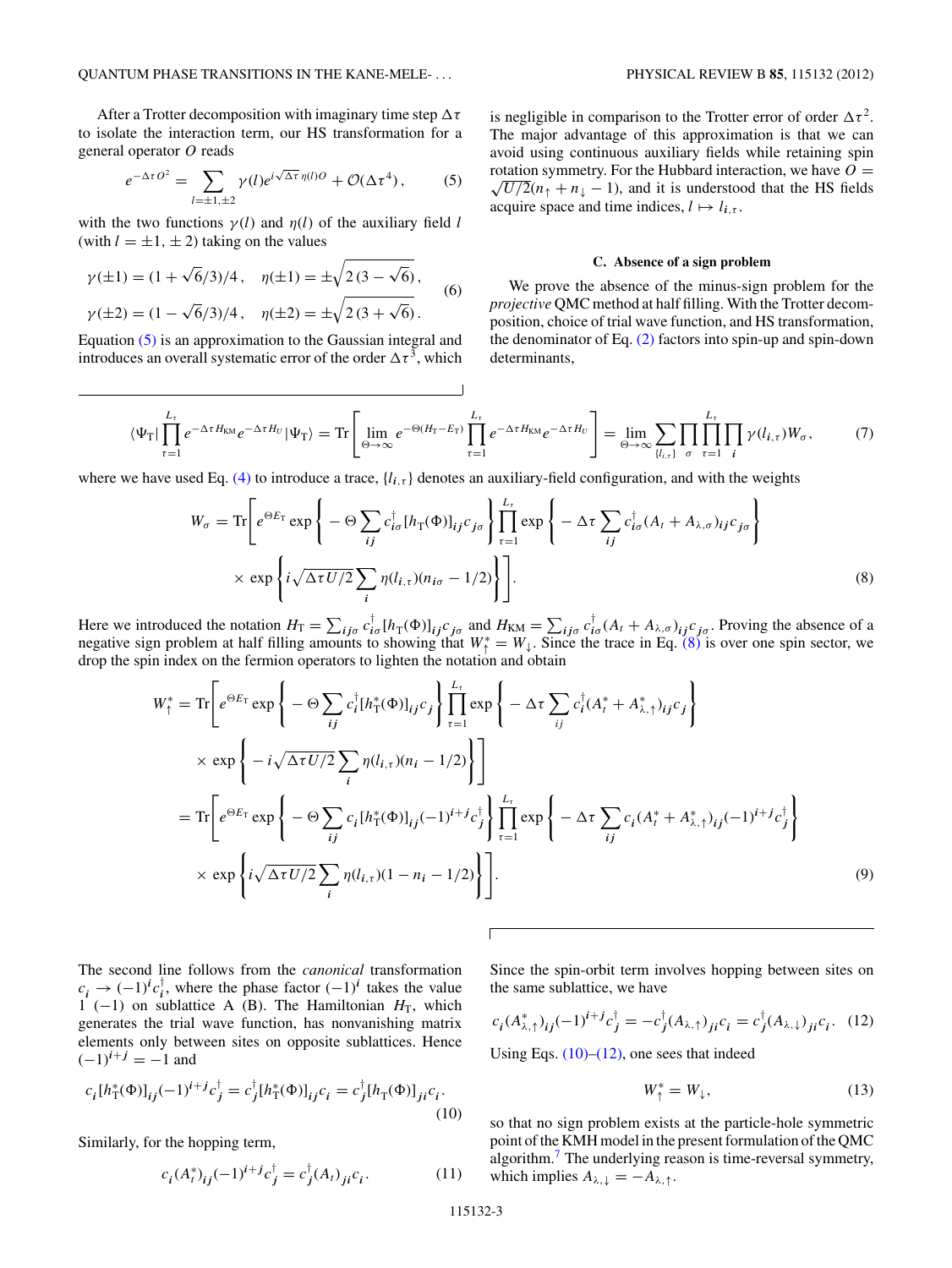# **D. Measurements**

<span id="page-3-0"></span>For a given auxiliary-field configuration, we have to solve a free-electron Hamiltonian with external fields that vary in time and space. Consequently, Wick's theorem holds, and it is sufficient to compute the single-particle Green functions

$$
G_{\sigma}(\boldsymbol{i}, \boldsymbol{j}, \tau, \tau') = -\langle \Psi_0 | T c_{\boldsymbol{i}, \sigma}(\tau) c_{\boldsymbol{j}, \sigma}^{\dagger}(\tau') | \Psi_0 \rangle \tag{14}
$$

to calculate arbitrary correlation functions. For the calculation of  $G_{\sigma}$  we have followed Ref. [25.](#page-11-0) The single-particle gap  $\Delta_{\rm sp}$ at the Dirac point and the (staggered) spin gap  $\Delta_s$  at  $q = 0$  are extracted from fits to the corresponding Green functions.<sup>6</sup>

## **E. Projection parameter and Trotter discretization**

The projective algorithm involves two numerical parameters, namely the projection parameter  $\theta$  and the Trotter time step  *τ* . Both parameters were chosen such that their influence on the results is smaller than the statistical errors. Explicitly, we used  $\Delta \tau t = 0.05$  or 0.1, and  $\theta t = 40{\text -}60$ .

#### **IV. RESULTS**

In order to better orient the discussion, we first present the phase diagram of the KMH model in Sec. IV A together with a review of recent work, before elaborating on the various quantum phase transitions.

#### **A. Phase diagram**

Figure 1 shows the groundstate phase diagram of the KMH model, as obtained from QMC simulations. In addition to the three phases of the Hubbard model on the honeycomb lattice, the spin-orbit coupling introduces a  $Z_2$  TBI. The gapless SM phase exists only at  $\lambda = 0$ . Whereas the TBI and the QSL phase are fully gapped (finite single-particle gap  $\Delta_{sp}$  and spin gap  $\Delta_s$ ), the magnetic phase has  $\Delta_{sp} > 0$  but  $\Delta_s = 0$ . Here all gaps refer to the bulk and are not to be confused with the



FIG. 1. (Color online) Ground-state phase diagram of the Kane-Mele-Hubbard model as obtained from QMC simulations. The four phases are a  $Z_2$  topological band insulator (TBI) with nonzero singleparticle (spin) gap  $\Delta_{sp} > 0$  ( $\Delta_s > 0$ ), a semimetal (SM,  $\Delta_{sp} = \Delta_s =$ 0) existing at  $\lambda = 0$ , a quantum spin liquid (QSL,  $\Delta_{sp} > 0$ ,  $\Delta_s > 0$ ), and an antiferromagnetic Mott insulator (AFMI,  $\Delta_{sp} > 0$ ,  $\Delta_s = 0$ ). Magnetic order in the *z* direction exists in the AFMI at  $\lambda = 0$  but can be excluded for  $\lambda/t \geqslant 0.002$  and all values of  $U/t$  shown. Lines are quadratic fits to the QMC data points.

metallic, gapless edge states of the TBI phase of the KMH model.

To the best of our knowledge, the QSL phase is characterized by the absence of any local order parameter, which would reflect a broken-symmetry state. It can hence be regarded as a genuine Mott insulating state, which should be stable with respect to small perturbations such as spin-orbit coupling. In the case of an odd number of electrons per unit cell, the generalization of the Lieb-Schultz-Mattis theorem to two dimensions $26$  suggests the presence of topological order in the most general sense. Since the half-filled honeycomb lattice has two electrons per unit cell, this topological ordering still has to be numerically demonstrated or refuted. The underlying  $SU(2) \times SU(2)/Z_2$  symmetry of the Hubbard model on the honeycomb lattice has led to the prediction of a  $Z_2 \times Z_2$ QSL with mutual spin-charge statistics. $27$  Sublattice pairing states have been put forward by various authors to account for the QSL phase. $28,29$  A canonical consequence of the above topologically ordered phases is that, assuming a continuous phase transition, the magnetically ordered phase would not be a simple Néel state, thus leading to conjectures that can be tested numerically. $28,29$  Finally, in the presence of spin-orbit coupling, the possibility of the emergence of a topological Mott insulating phase, in which the spinons carry the topological character of the phase, remains. $30,31$  For the KMH model, recent theoretical suggestions include a  $Z_2$  QSL<sup>15</sup> and a chiral  $QSL.<sup>20</sup>$  $QSL.<sup>20</sup>$  $QSL.<sup>20</sup>$ 

The boundary of the magnetic phase is obtained from the onset of long-range antiferromagnetic order in the *xy* plane. Longitudinal order, present at  $\lambda = 0$ , can be excluded in Fig. 1 for all  $U/t$  and for  $\lambda/t \geq 0.002$ , so that the *xyz* AFMI phase is confined to a very small (possibly infinitesimal) interval starting at  $\lambda = 0$ . The SM-TBI transition is evinced by the simultaneous opening of a single-particle and a spin gap, which as a function of  $\lambda$  closely follow the  $U = 0$  results. The QSL– TBI transition for intermediate Hubbard *U* and small *λ* turns out to be the most difficult and perhaps most interesting case, with the critical values extracted from a cusp (consistent with a closing) of the single-particle gap  $\Delta_{sp}$  and the spin gap  $\Delta_s$ . A more detailed discussion is given below.

Our numerical results suggest that the TBI phase at finite *U* is adiabatically connected to the TBI state of the KM model  $(U = 0)$ . Similarly, the QSL phase is stable over a finite range of  $\lambda$ , in accordance with theoretical predictions.<sup>[15](#page-11-0)</sup> Except for the smaller range of spin-orbit couplings compared to Ref. [7,](#page-11-0) which is chosen here to highlight the structure of the phase diagram around the QSL, we have obtained a number of additional points for the phase boundary of the QSL. The refined QSL phase boundary reveals a direct magnetic transition between the QSL and the AFMI phase at finite *λ*. Our numerical data suggest the existence of a multicritical point where the QSL, TBI, and AFMI phases meet. The estimated location of this point is  $(\lambda_c, U_c) \approx (0.035t, 4.2t)$ .

Let us compare the phase diagram in Fig. 1 to other work. The magnetic phase boundary was calculated using mean-field theory.<sup>9</sup> In that work, a transition from the TBI to an AFMI phase is observed, with the critical *U* increasing with increasing *λ* and comparable to the band width. However, the numerical values differ by up to a factor of two. The phase diagram from unbiased QMC simulations was presented by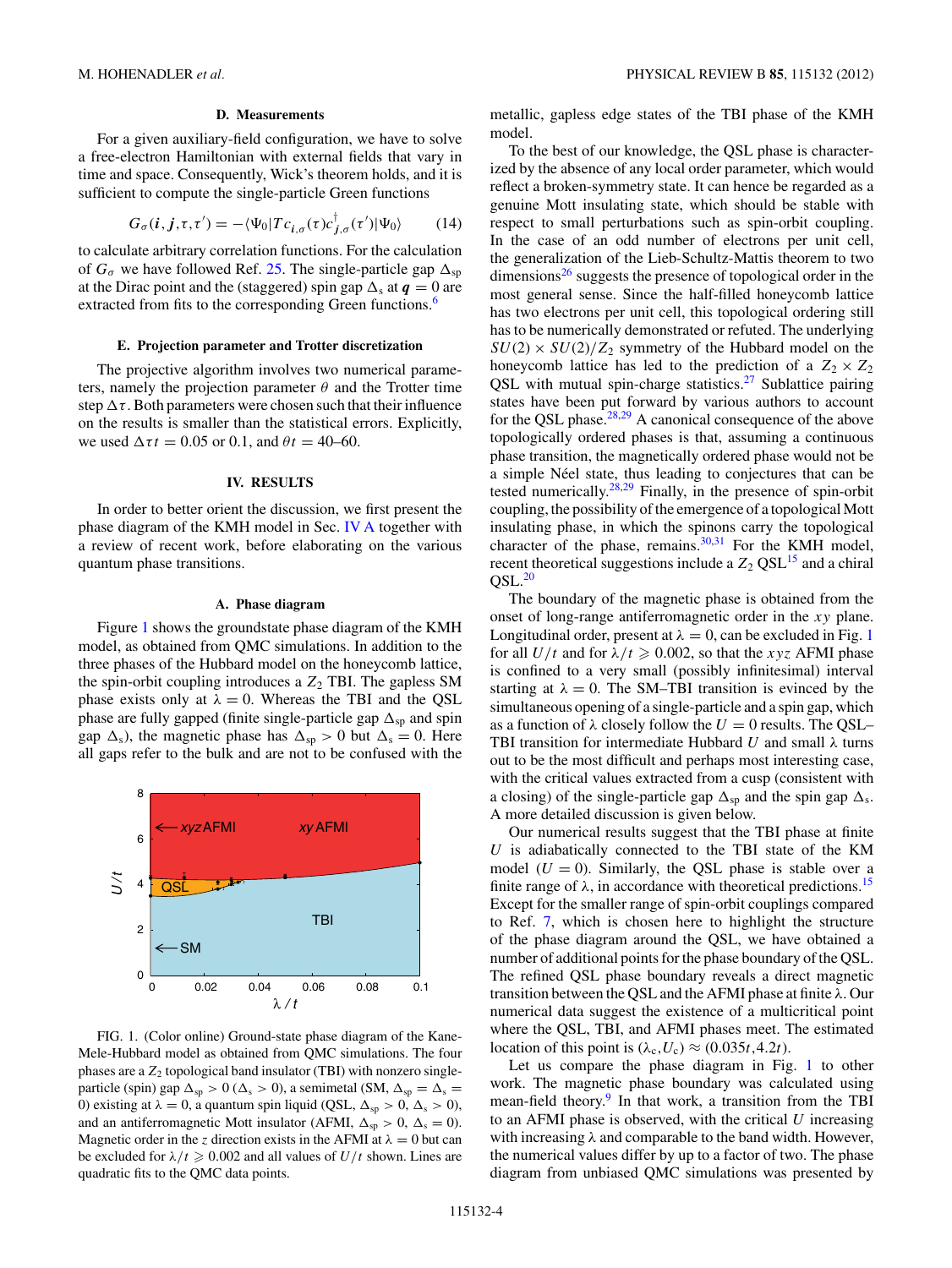<span id="page-4-0"></span>three of us.<sup>7</sup> At that time, only one point on the  $QSL-TBI$ phase boundary was available, and the suggested dome-like structure of the QSL phase was based on the fact that the spin gap takes on its maximum around  $U/t = 4$ , in the middle of the  $\lambda = 0$  QSL phase. Soon after this work, QMC results for the phase diagram were published by Zheng *et al.*[8](#page-11-0) Except for the absence of the QSL–TBI phase boundary, their phase diagram is compatible with previous<sup>7</sup> and current results (Fig. [1\)](#page-3-0). The line  $\lambda/t = 0.1$  was studied by Yamaji and Imada using variational QMC simulations,<sup>12</sup> although with rather large quantitative differences concerning the location of the TBI–AFMI transition. The phase diagram has also been calculated using the variational cluster approach<sup>[10](#page-11-0)</sup> and cluster dynamical mean-field theory.<sup>11</sup> Apart from the fact that a true QSL phase is not accessible in any cluster calculation, the overall structure of the phase diagram in these works is consistent with Fig. [1.](#page-3-0) The quantitative phase boundaries seem to be slightly more accurate in the cluster dynamical mean-field case.<sup>[11](#page-11-0)</sup> Both papers show a QSL–TBI phase boundary whose shape is in accordance with our refined phase diagram in Fig. [1.](#page-3-0)

Lee<sup>14</sup> and Griset and  $Xu^{15}$  have recently made predictions about the nature of some of the phase transitions. In both works, the TBI–AFMI transition is argued to be in the 3D XY universality class, as already hinted at in Ref. [7.](#page-11-0) Griset and Xu further suggest that both the QSL–AFMI and the QSL–TBI transitions could be first order quantum phase transitions.<sup>[15](#page-11-0)</sup> They also highlight the possibility of an additional, nematic order-disorder transition inside the AFMI at  $\lambda = 0$ , instead of a proposed chiral AF order-disorder transition in the Hubbard model<sup>[29](#page-11-0)</sup> that should persist also at  $\lambda > 0$ .<sup>[15](#page-11-0)</sup> The phase diagram of the KMH model has also been calculated using analytical methods. $19,20$ 

With the number of phases and their boundaries being rather well established, the important open questions about the phase diagram concern the nature of the QSL and AFMI phases and of the various phase transitions. The structure of the phase diagram implies the existence of several distinct quantum phase transitions: SM–TBI, TBI–AFMI, QSL–AFMI, and QSL–TBI. The remaining SM–QSL transition only occurs at  $\lambda = 0$  and has been studied in detail before.<sup>6</sup> We discuss each of these transitions below.

The remainder of this section is organized as follows. We first consider the SM–TBI transition (at fixed  $U/t = 2$ ; see Fig. [1\)](#page-3-0) and the TBI–AFMI transition (at fixed  $\lambda/t = 0.1$ ), for which we can provide a fairly complete picture. From this we move on to the QSL–AFMI transition (considering  $\lambda/t =$ 0.0125), and finally the QSL–TBI transition (at  $U/t = 4$ ).

#### **B. Semimetal to topological insulator transition**

We begin with the SM–TBI transition. To this end, we keep  $U/t = 2$  fixed. In the absence of interactions, the spin-orbit term breaks the sublattice symmetry and generates a mass gap as well as a topological band structure. Due to the underlying  $U(1)$  spin symmetry, the band structure corresponds to two Haldane models with Chern numbers of opposite sign in the two spin sectors[.4](#page-11-0)

Figure  $2(a)$  shows QMC results for the single-particle gap  $\Delta$ <sub>sp</sub> and the spin gap  $\Delta$ <sub>s</sub> as a function of  $\lambda$  at *U/t* = 2. Starting in the SM phase at  $\lambda = 0$ , where both gaps are zero,  $\Delta_{\rm sp}$ 



FIG. 2. (Color online) (a) Single-particle gap  $\Delta_{\text{sp}}$ ,  $2\Delta_{\text{sp}}$ , and spin gap  $\Delta_s$  as a function of  $\lambda$  at  $U/t = 2$ , across the SM-TBI transition. The QMC results are obtained from finite-size extrapolation using the fitting function Eq. [\(21\)](#page-9-0) at  $\lambda = 0$  and Eq. [\(20\)](#page-8-0) for  $\lambda > 0$ . The numerical results shown as symbols agree well with the corresponding numerical results shown as symbols agree well with the corresponding<br>gaps of the KM model  $(U = 0)$ ,<sup>5</sup>  $\Delta_{sp} = 3\sqrt{3}\lambda$ , and  $\Delta_s = 2\Delta_{sp}$ , revealing the adiabatic connection between the TBI at  $U = 0$  and at  $U > 0$ . (b) Finite-size scaling of the single-particle gap at selected values of  $\lambda/t$ . (c) Finite-size scaling of the spin gap; for  $\lambda > 0$ , we neglect the  $L = 3$  results in the extrapolation.

and  $\Delta$ <sub>s</sub> become nonzero for any finite  $\lambda$  and increase with increasing spin-orbit coupling. The QMC results at  $U/t = 2$ closely follow the corresponding gaps for the noninteracting closely follow the corresponding gaps for the noninteracting case  $U = 0$ ,<sup>[5](#page-11-0)</sup>  $\Delta_{sp} = 3\sqrt{3}\lambda$  and  $\Delta_s = 2\Delta_{sp}$ . Interaction effects manifest themselves as a minor suppression of both gaps compared to their noninteracting values, especially at larger  $\lambda/t$ , and by the spin gap falling below  $2\Delta_{\rm sp}$ .

From these results, we draw the following conclusions. First, the SM phase of the Hubbard model is unstable at finite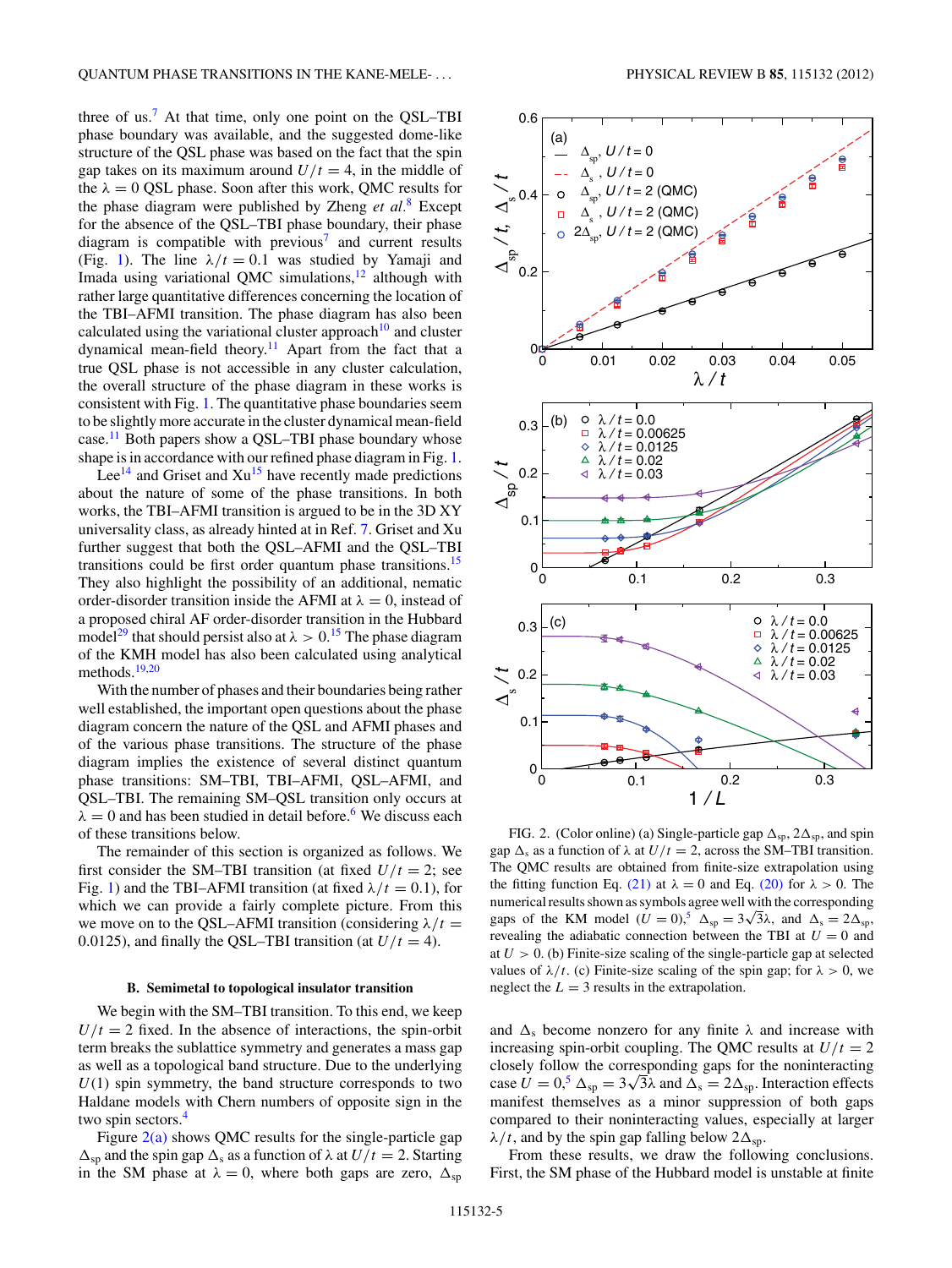<span id="page-5-0"></span>*λ* and, hence, only exists for  $λ = 0$ , as indicated in Fig. [1.](#page-3-0) Second, the very small deviations in the dependence of the gaps on  $\lambda$  compared to the noninteracting case suggest that the TBI phase at  $U > 0$  is essentially the same as at  $U = 0$ , provided *U* remains small enough to avoid the magnetic transition. This finding suggests that the two states are adiabatically connected. The minor role of bulk interactions inside the TBI phase may be regarded as a consequence of the single-particle energy  $gap<sup>1</sup>$  and has been exploited to develop an effective model of the helical edges with a Hubbard *U* only at the edge sites of a ribbon.[7,32](#page-11-0)

The results for  $\Delta_{sp}$  and  $\Delta_s$  in Fig. [2\(a\)](#page-4-0) are obtained from finite-size scaling, as shown for selected values of  $\lambda/t$  in Figs.  $2(b)$  and  $2(c)$ . Whereas  $\Delta_{sp}$  shows the familiar monotonic decrease with increasing system size, the spin gap reveals an unusual finite-size scaling behavior. Deep in the TBI phase [e.g., the top curve in Fig. [2\(c\)](#page-4-0) corresponding to  $\lambda/t = 0.03$ ], <sup>s</sup> systematically increases with increasing system size *L*. For small  $\lambda$  (for example,  $\lambda/t = 0.0125$ ) and small *L*, the scaling behavior is more complex, and only the system sizes beyond the crossover have been used in the extrapolation. The increase of  $\Delta$ <sub>s</sub> with increasing *L* is a correlation effect; the spin gap is independent of *L* for  $U = 0$ . The observed increase of  $\Delta_s$  with system size can be reproduced using first-order perturbation theory in *U*.

A possible physical explanation is inspired by the observation that for small *L*,  $\Delta_s(L) < 2\Delta_{sp}(L)$ ; see Figs. [2\(b\)](#page-4-0) and  $2(c)$ . In contrast, the extrapolated values almost match the relation for the noninteracting case,  $\Delta_s \approx 2\Delta_{sp}$ , as shown in Fig.  $2(a)$ . The strongly suppressed spin gap for small system sizes indicates pronounced particle-hole binding, driven by correlation-induced magnetic fluctuations. If the length scale of these fluctuations, which are a precursor of the magnetic transition at  $U_c$ , exceeds the system size, the spin gap is expected to be suppressed similar to the magnetic phase where  $\Delta_s \rightarrow 0$  as  $L \rightarrow \infty$ . Increasing *L* beyond the correlation length will restore the behavior expected for the weakly or noninteracting TBI phase. We will see below (Fig. [9\)](#page-9-0) that for larger  $U/t = 4$ , the spin gap is suppressed to values much below  $2\Delta_{\rm sp}$  even in the thermodynamic limit. Although a complete understanding of this effect is currently missing, we regard the unusual spin gap scaling as a signature of a correlated TBI.

#### **C. Topological insulator to antiferromagnet transition**

At large *U/t*, the TBI phase of the half-filled KMH model undergoes a transition to an AFMI, and TRI is spontaneously broken.<sup>[9](#page-11-0)</sup> In the strong-coupling limit,  $U/t \gg 1$ , the charge degrees of freedom are frozen and one can derive an effective spin model with antiferromagnetic nearest-neighbor Heisenberg exchange  $J = 4t^2/U$  that promotes isotropic magnetic order in the *xy* and *z* directions. The spin-orbit term of the KMH model reduces the *SU*(2) spin symmetry of the Hubbard model to a *U*(1) symmetry corresponding to conservation of the total *z* component of spin. Second-order perturbation theory gives an exchange interaction  $J' = 4\lambda^2/U$  between next-nearest neighbors. Importantly, the exchange is antiferromagnetic in the longitudinal direction,  $J' S_i^z S_j^z$ , but ferromagnetic in the transverse direction,  $-J'(S_i^x S_j^x + S_i^y S_j^y)$ .<sup>[9](#page-11-0)</sup> Combining all the exchange terms, magnetic order in the *z* direction becomes

frustrated, and the system favors an easy-plane Néel state. The so-called KM-Heisenberg model was recently studied analytically.<sup>20</sup>

From the above considerations, *xy* order is expected both for  $\lambda = 0$  and  $\lambda \neq 0$ . Hence, the phase boundary of the AFMI phase can be determined from the onset of transverse longrange magnetic order by monitoring the transverse structure factor

$$
S_{\rm AF}^{xy} \equiv \sum_{\alpha} \left[ S_{\rm AF}^{xy} \right]^{\alpha \alpha},\tag{15}
$$
\n
$$
\left[ S_{\rm AF}^{xy} \right]^{\alpha \beta} = \frac{1}{L^2} \sum_{rr'} (-1)^{\alpha} (-1)^{\beta} \langle \Psi_0 | S_{r\alpha}^+ S_{r'\beta}^- + S_{r\alpha}^- S_{r'\beta}^+ | \Psi_0 \rangle.
$$

Here  $r, r'$  denote unit cells,  $\alpha, \beta \in \{A, B\}$  are sublattice indices,  $(-1)^{\alpha} = 1$  (-1) for  $\alpha = A$  (*B*), and we have taken the trace of the corresponding  $2 \times 2$  matrix of the structure factor. The quantity  $S_{AF}^{xy}$ /N (with  $N = 2L^2$ ) extrapolates to zero below  $U_c(\lambda)$  but takes on a finite value in the thermodynamic limit for  $U \geq U_c(\lambda)$ , which is inside the AFMI phase of Fig. [1.](#page-3-0)<sup>[7,8](#page-11-0)</sup> It is also related to the transverse magnetization via  $m_{xy}^2 = S_{AF}^{xy}/N$ .

Numerical results for  $\lambda/t = 0.1$  are shown in Fig. 3; the transition is most obvious from the extrapolated order parameter shown in the inset. The extrapolation of  $S_{AF}^{xy}/N$  in system size gives a critical value  $U_c/t = 4.95(5)$ . This value agrees with the slightly more accurate estimate  $U_c/t = 4.96(4)$ , which follows from the intersect of curves for different system sizes in Fig. [5\(a\).](#page-7-0) However, this scaling analysis (see below for more details) relies on the knowledge of the universality class of the transition. By performing calculations at different  $\lambda/t$ , we can determine the magnetic phase boundary, and we find good agreement with previous exact simulations at  $\lambda = 0^6$ and  $\lambda > 0^{7,8}$  $\lambda > 0^{7,8}$  $\lambda > 0^{7,8}$  Our QMC results (not shown) further exclude the presence of longitudinal magnetic order along the entire TBI–AFMI phase boundary in Fig. [1](#page-3-0) and up to  $U/t = 8$ .

The TBI–AFMI transition is also reflected in the singleparticle gap. Because the onset of long-range magnetic order at the TBI–AFMI transition spontaneously breaks TRI, the



FIG. 3. (Color online) Finite-size scaling of the rescaled magnetic structure factor  $S_{AF}^{xy}/N$  defined in Eq. (15) at  $\lambda/t = 0.1$  for different values of *U/t*, across the TBI–AFMI transition. The curves (representing polynomial fits) extrapolate to zero for *U/t <* 4*.*9 and to a finite value for  $U/t \ge 5.0$ , giving the critical value  $U_c/t =$ 4.95(5). A more accurate estimate  $U_c/t = 4.96(4)$  is obtained from Fig.  $5(a)$ . The inset shows the order parameter  $m^{xy}$  as obtained from extrapolation to the thermodynamic limit.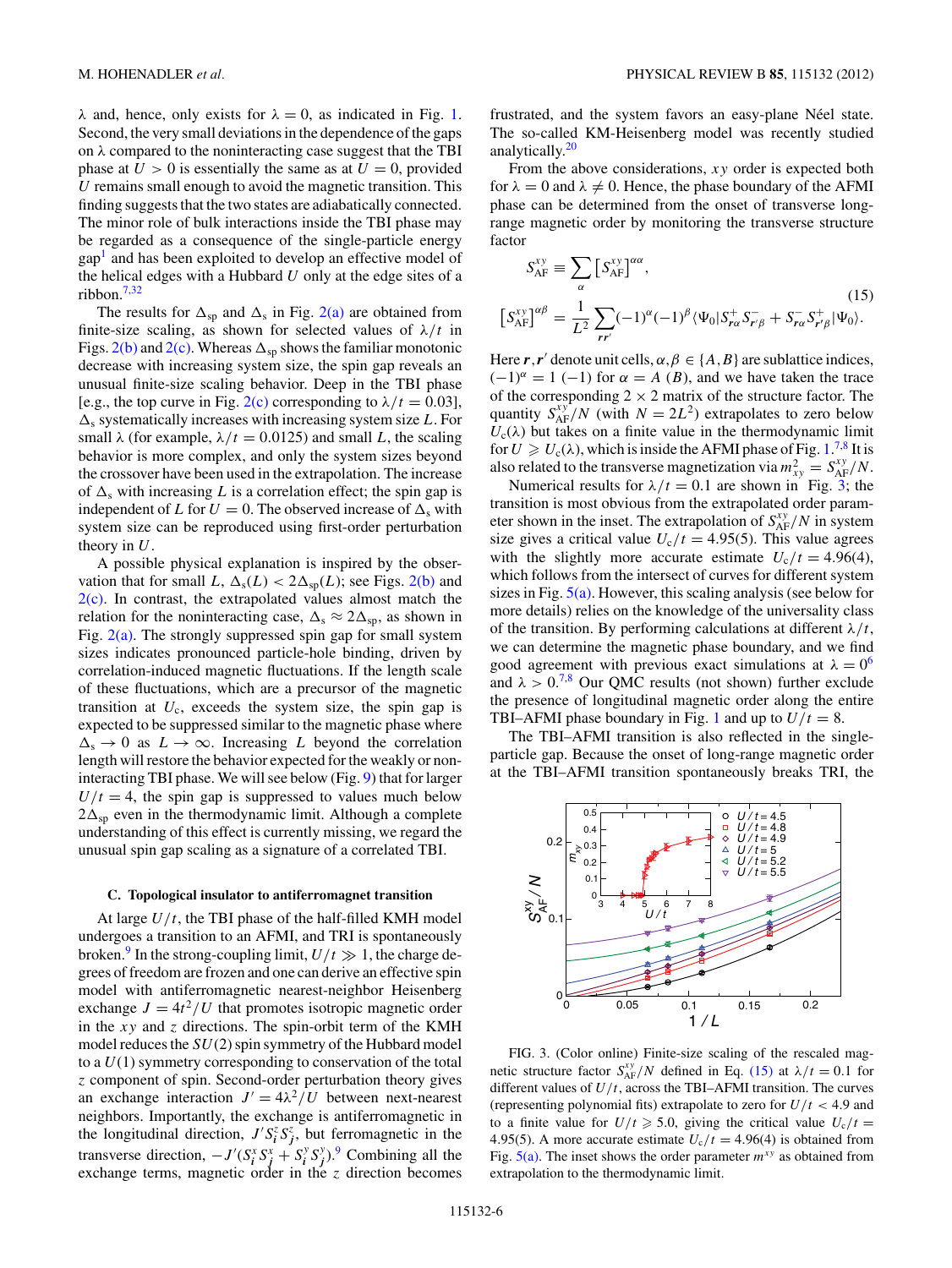<span id="page-6-0"></span>

FIG. 4. (Color online) (a) Single-particle gap  $\Delta_{sp}$  and spin gap  $\Delta_s$ as a function of *U* at  $\lambda/t = 0.1$ . The values shown were obtained from an extrapolation to the thermodynamic limit. The dip in  $\Delta_{sp}$  and the closing of  $\Delta$ <sub>s</sub> are consistent with  $U_c/t = 4.95(5)$ . The inset shows the mean-field results for the single-particle gap and the magnetic order parameter. (b) Energy derivative with respect to  $U$  [Eq.  $(16)$ ] across the TBI–AFMI transition at  $\lambda/t = 0.1$  [ $U_c/t = 4.95(5)$ ].

transition from the TBI to the nonadiabatically connected AFMI can in principle occur without closing any excitation gaps. Instead, the transition manifests itself in  $\Delta_{sp}$  as a cusp at  $U_c/t = 4.95(5)$ , visible in Fig. 4(a). The results are for the same value of  $\lambda/t = 0.1$  considered in Fig. [3.](#page-5-0) A similar signature can be reproduced already on the mean-field level, although with only a kink instead of a cusp at the critical point. Results for the gap and the mean-field order parameter are presented in the inset of Fig.  $4(a)$ . Figure  $4(a)$  also shows the closing of the spin gap  $\Delta_s$  at  $U_c$ ; the results were obtained from the finite-size scaling shown in the inset of Fig.  $6(a)$ .

In Fig.  $4(b)$ , we present numerical data for the energy derivative

$$
\frac{\partial F}{\partial U} = \left\langle \frac{1}{2} \sum_{i} (c_i^{\dagger} c_i - 1)^2 \right\rangle, \tag{16}
$$

corresponding to the expectation value of the interaction term or, equivalently, the average double occupation, at  $\lambda/t = 0.1$ . The continuous variation of this quantity across  $U_c/t = 4.95(5)$  suggests a continuous transition.

Having established the phase boundary of the magnetic transition at large  $U/t$ , we now consider the universality class. Given the remaining *U*(1) spin symmetry in the presence of spin-orbit coupling, the transition is expected to be in the 3D XY universality class. An intuitive picture is based on local magnetic moments, which already exist in the magnetically disordered phase for  $U > 0$ , and order at  $U_c$ . The onset of phase coherence at  $U = U_c$  corresponds to a  $U(1)$  symmetry breaking. This scenario is in accordance with the behavior of the spin gap  $\Delta_s$  in Fig. 4. The excitons are massive in the disordered phase  $(U < U_c)$  but condense in the ordered phase  $(U \geq U_c)$ , where  $\Delta_s = 0$ .

The conjectured 3D XY universality can be tested using the zero-temperature, finite-size scaling forms

$$
S_{\rm AF}^{xy}/N = L^{-2\beta/\nu} f_1 [(U - U_{\rm c}) L^{1/\nu}] \tag{17}
$$

and

$$
\Delta_{\rm s}/t = L^{-z} f_2 [(U - U_{\rm c}) L^{1/\nu}]. \tag{18}
$$

Here  $f_1$  and  $f_2$  are dimensionless functions. The relevant critical exponents for the 3D XY model are  $z = 1$ ,  $v =$ 0.6717(1), and  $\beta = 0.3486(1)^{33}$  $\beta = 0.3486(1)^{33}$  $\beta = 0.3486(1)^{33}$ 

Using the same value  $\lambda/t = 0.1$  as before, we show in Fig. [5\(a\)](#page-7-0)  $L^{2\beta/\nu} S_{AF}^{xy}/N$  as a function of *U* for different system sizes *L*. If the scaling form Eq. (17) with the critical exponents of the 3D XY model is correct, we expect to see an intersect of curves for different *L* at  $U = U_c$ . As shown in Fig.  $5(a)$ , this prediction is indeed borne out by the QMC data, and we deduce  $U_c/t = 4.96(4)$ , in agreement with Fig. [3.](#page-5-0) Replotting  $L^{2\beta/\nu} S_{AF}^{xy}/N$  as a function of  $L^{1/\nu} (U - U_c)/U_c$  in Fig. [5\(b\)](#page-7-0) produces a clean scaling collapse onto a single curve. Figure [5](#page-7-0) hence demonstrates that the assumption of 3D XY behavior is fully consistent with the QMC data.

Figure [6](#page-7-0) shows a similar analysis for the spin gap  $\Delta_s$ , using the scaling form Eq.  $(18)$ . Although the statistical quality of the data is not quite as good as for the structure factor, we again find satisfactory scaling (in particular, there is no noticeable drift of the intersect with increasing  $L$ ) and the same  $U_c$  using the 3D XY critical exponents.

Based on the existence of a *U*(1) spin symmetry throughout the TBI phase, we expect the 3D XY behavior found at  $\lambda/t =$ 0*.*1 to be generic for this transition, in agreement with previous predictions.<sup>[7,14,15](#page-11-0)</sup> The finite-size corrections to the 3D XY scaling behavior become more pronounced on approaching the possible multicritical point, as verified explicitly for  $\lambda/t =$ 0.05. According to Griset and  $Xu$ ,<sup>[15](#page-11-0)</sup> the observed 3D XY behavior at  $\lambda > 0$  suggests the absence of a chiral AF orderdisorder transition inside the AFMI phase even for  $\lambda = 0.29$  $\lambda = 0.29$ 

#### **D. Spin liquid to antiferromagnet transition**

The refined phase boundary of the QSL phase shown in Fig. [1](#page-3-0) establishes the existence of a QSL–AFMI transition at finite  $\lambda$ , in addition to the  $\lambda = 0$  transition studied before.<sup>[6](#page-11-0)</sup> Since the present work is concerned with the KMH model, we only consider finite values  $\lambda > 0$  here.

The simple picture of the magnetic transition as an ordering transition of magnetic moments (or exciton condensation) discussed in the context of the TBI–AFMI transition cannot straightforwardly be applied to the QSL–AFMI transition. For example, a  $Z_2$  spin liquid exhibits charge fractionalization and, therefore, has no well-defined magnetic modes. Fractionalization could lead to an unusually large anomalous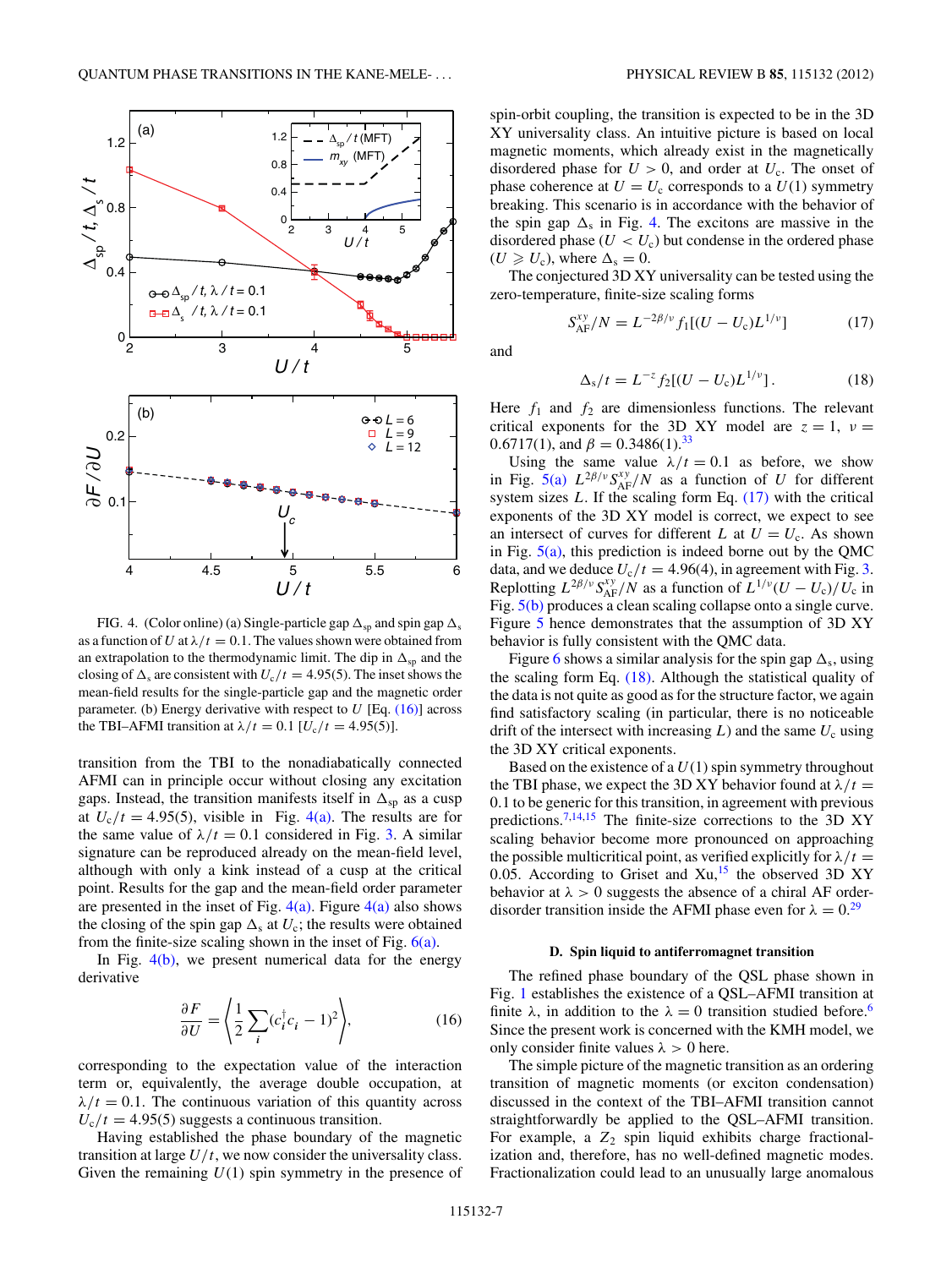<span id="page-7-0"></span>

FIG. 5. (Color online) Rescaled transverse magnetic structure factor  $S_{AF}^{xy}/N$  defined in Eq. [\(15\)](#page-5-0) as a function of *U* at  $\lambda/t = 0.1$ , for different lattice sizes*L*. Assuming the scaling form Eq.[\(17\),](#page-6-0) (a) shows  $L^{2\beta/\nu} S_{AF}^{xy}/N$ . The intersection of curves for different system sizes yields  $U_c/t = 4.96(4)$  for the critical point. (b) The scaling collapse obtained by plotting  $L^{2\beta/\nu} S_{AF}^{xy}/N$  as a function of  $L^{1/\nu} (U - U_c)/U_c$ . The QMC data are fully consistent with the critical exponents  $z = 1$ ,  $\nu = 0.6717(1)$ , and  $\beta = 0.3486(1)$  of the 3D XY model.<sup>33</sup>

dimension. $34$  On the other hand, if the QSL phase was adiabatically connected to a simple band insulator (without charge fractionalization), the transition is again expected to be of the 3D XY type, similar to the TBI–AFMI transition.

Due to the small size of the spin gap in the QSL phase, the extrapolation of the order parameter Eq. [\(15\)](#page-5-0) to the thermodynamic limit is much more delicate than for the TBI-AFMI transition. In particular, a scaling analysis along the lines of Figs. 5 and 6 is not conclusive with the currently available system sizes.

We first address the question of longitudinal magnetic order. The phase diagram presented by Yu *et al.*, [10](#page-11-0) based on results from the variational cluster approach, shows an extended region inside the AFMI phase in which the authors claim that magnetic order exists both in the *xy* plane and in the *z* direction. For  $\lambda = 0$ , this region is argued to extend all the way to the QSL–AFMI phase boundary, leading to a simultaneous onset of transverse and longitudinal order at  $U_c$ . At  $\lambda > 0$ , Yu *et al.*<sup>[10](#page-11-0)</sup>



FIG. 6. (Color online) Spin gap  $\Delta_s$  as a function of *U* at  $\lambda/t =$ 0*.*1, for different lattice sizes *L*. Given the scaling form Eq. [\(18\),](#page-6-0) (a) shows  $L^z \Delta_s$ . The intersection of curves for different *L* gives  $U_c/t = 4.96(4)$ , consistent with Fig. 5(a). The inset shows the finitesize scaling of  $\Delta$ <sub>s</sub>. (b) Scaling collapse obtained by plotting  $L^z \Delta$ <sub>s</sub> as a function of  $L^{1/\nu}(U - U_c)/U_c$ . The QMC data are consistent with the 3D XY exponents  $z = 1$ ,  $\nu = 0.6717(1)$ , and  $\beta = 0.3486(1)$ .<sup>33</sup>

find a transition from the TBI to an  $xy$ -ordered AFMI at  $U_c$ , and an onset of *z* order at even larger values of *U*. Hence, for  $\lambda > 0$ , there would be an additional crossover (no symmetry breaking) inside the AFMI phase. Whereas *z* order is known to exist in the Hubbard model ( $\lambda = 0$ ), this result is surprising in the light of the strong-coupling picture mentioned above, in which antiferromagnetic correlations in the *z* direction are frustrated by the interplay of hopping *t* and spin-orbit coupling *λ*.

To clarify the situation, we use unbiased QMC simulations and calculate the transverse structure factor [Eq. [\(15\)\]](#page-5-0) as well as the longitudinal structure factor

$$
S_{\rm AF}^{zz} \equiv \sum_{\alpha} \left[ S_{\rm AF}^{zz} \right]^{\alpha \alpha},
$$
  
\n
$$
\left[ S_{\rm AF}^{zz} \right]^{\alpha \beta} = \frac{1}{L^2} \sum_{rr'} (-1)^{\alpha} (-1)^{\beta} \langle \Psi_0 | S_{r\alpha}^z S_{r'\beta}^z | \Psi_0 \rangle,
$$
\n(19)

at  $\lambda/t = 0.0125$ . The results are shown in Fig. [7.](#page-8-0) The onset of transverse magnetic order is visible from the finite-size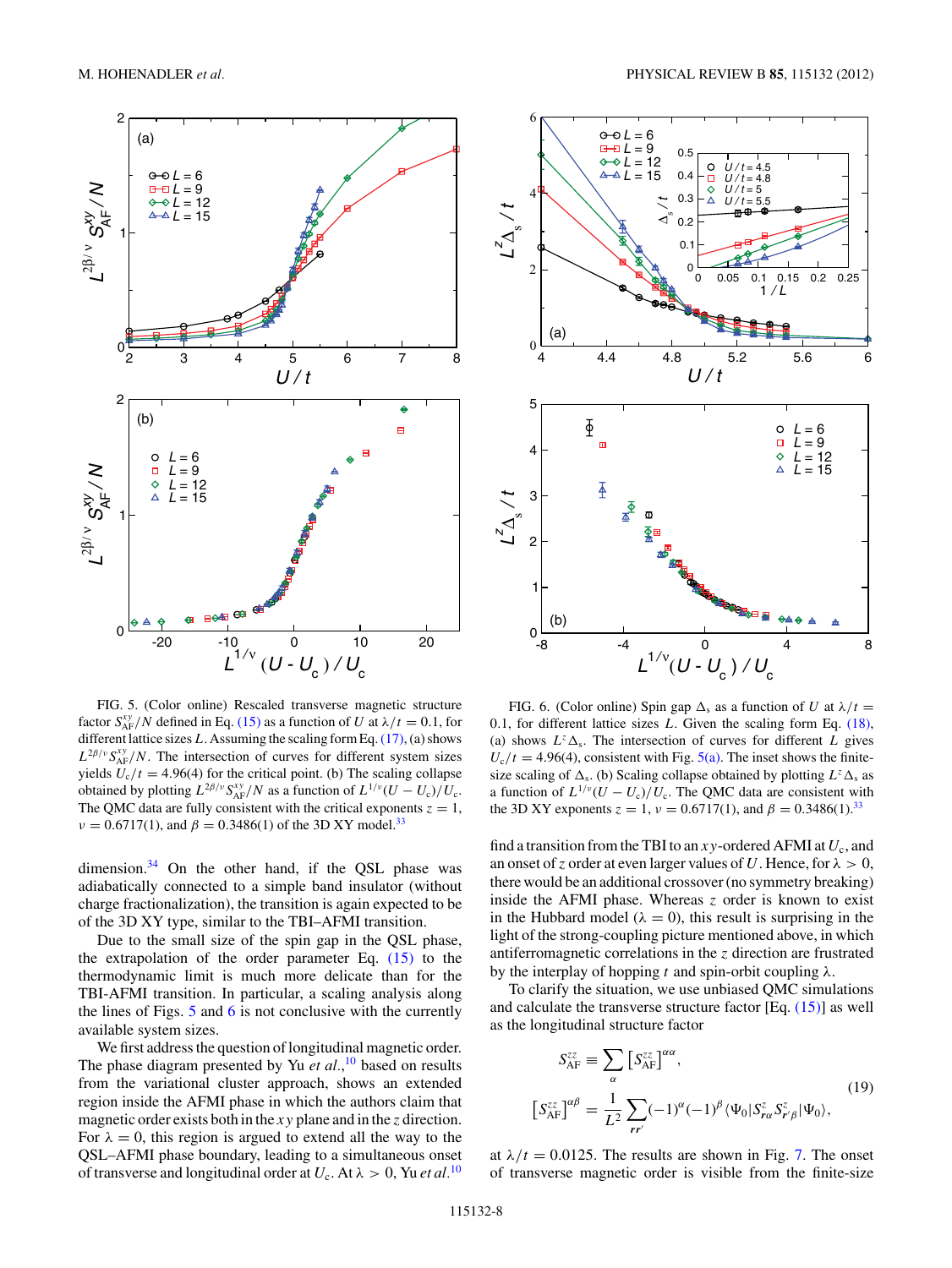<span id="page-8-0"></span>

FIG. 7. (Color online) (a) Finite-size scaling of the rescaled magnetic structure factor  $S_{AF}^{xy}/N$  defined in Eq. [\(15\)](#page-5-0) at  $\lambda/t = 0.0125$ for different values of *U/t*, across the QSL–AFMI transition. The data suggest a magnetic transition at  $U_c/t = 4.3(2)$ . Lines correspond to polynomial fits. (b) Same as in (a) but showing the longitudinal structure factor  $S_{AF}^{zz}$  defined in Eq. [\(19\).](#page-7-0) In contrast to (a), there is no long-range order over the range of *U/t* values considered.

extrapolation of  $S_{AF}^{xy}/N$  depicted in Fig. 7(a), and the critical value  $U_c/t = 4.3(2)$  is shown in the phase diagram in Fig. [1.](#page-3-0) However, as revealed by Fig.  $7(b)$ , there is no long-range order in the longitudinal direction even for large values of  $U/t = 8$ . We have carried out simulations down to  $\lambda/t = 0.002$ , where longitudinal order would be most favorable, but found no *z* order for the *U* range shown in Fig. [1.](#page-3-0) Hence, an extended region of *z* order as suggested by Ref. [10](#page-11-0) does not exist, and the phase diagram is instead given by Fig. [1,](#page-3-0) with a very narrow, possibly infinitesimal, region of coexisting longitudinal and transverse order near  $\lambda = 0$ . The discrepancy between our exact numerical results and those of the variational cluster approach is most likely a consequence of the very small cluster sizes used for the latter. Although the strong-coupling picture with exchange constants  $J, J'$  is not justified for intermediate  $U$ , the frustration in the  $z$  direction qualitatively explains the absence of longitudinal order found numerically. The purely in-plane magnetic order agrees with field-theory predictions for the KMH model.<sup>[15](#page-11-0)</sup>

Using field theory arguments, Griset and  $Xu^{15}$  suggested the possibility that the QSL–AFMI transition could be first order. To test this hypothesis, we show in Fig.  $8(a)$  the



FIG. 8. (Color online) Energy derivative with respect to *U* [Eq. [\(16\)\]](#page-6-0) across the QSL–AFMI transition at  $\lambda/t = 0.0125$  [ $U_c/t =$ 4.3(2)], and at  $\lambda/t = 0.04$  [ $U_c/t = 4.3(2)$ ], close to the multicritical point. There are no signs of a first-order transition.

energy derivative *∂F/∂U* [Eq. [\(16\)\]](#page-6-0). We do not find any sign of discontinuous behavior near *U*c, which suggests that the transition is continuous. However, we cannot exclude the possibility of a weakly first-order transition. We have also calculated  $\partial F/\partial U$  at  $\lambda/t = 0.04$  (close to the multicritical point) and found no signature of discontinuous behavior; see Fig. 8(b).

# **E. Spin liquid to topological insulator transition**

A characteristic feature of both the QSL and the TBI phase is the absence of broken symmetries. Therefore, the QSL–TBI transition cannot be tracked by a local order parameter. In previous work,<sup>[7](#page-11-0)</sup> the critical point  $\lambda_c$  at  $U/t = 4$  was determined from the behavior of the single-particle gap. Here we discuss the underlying procedure in detail, present new results with improved resolution of the critical point and based on larger system sizes up to  $L = 18$ , and refine the phase boundary by determining the critical point at two other values of *U/t*. Moreover, we show numerical results for the spin gap and address the possibility of a first-order transition.

Figure  $9(a)$  shows the single-particle gap  $\Delta_{\text{sp}}$  as a function of  $\lambda$  at  $U/t = 4$ . The data points are obtained from extrapolation to the thermodynamic limit, as illustrated in the inset. Deep in the TBI phase ( $\lambda > \lambda_c$ ), we use the fitting function ( $\alpha$  = sp, s)

$$
\Delta_{\alpha}(L)/t = a + e^{-L/\xi_{\alpha}}(b/L + c/L^2), \tag{20}
$$

with a correlation length *ξα*. On approaching *λ*<sup>c</sup> from above, the correlation length set by the single-particle gap, *ξ*sp, increases and exceeds  $L/2 = 9$  ( $L = 18$  being our largest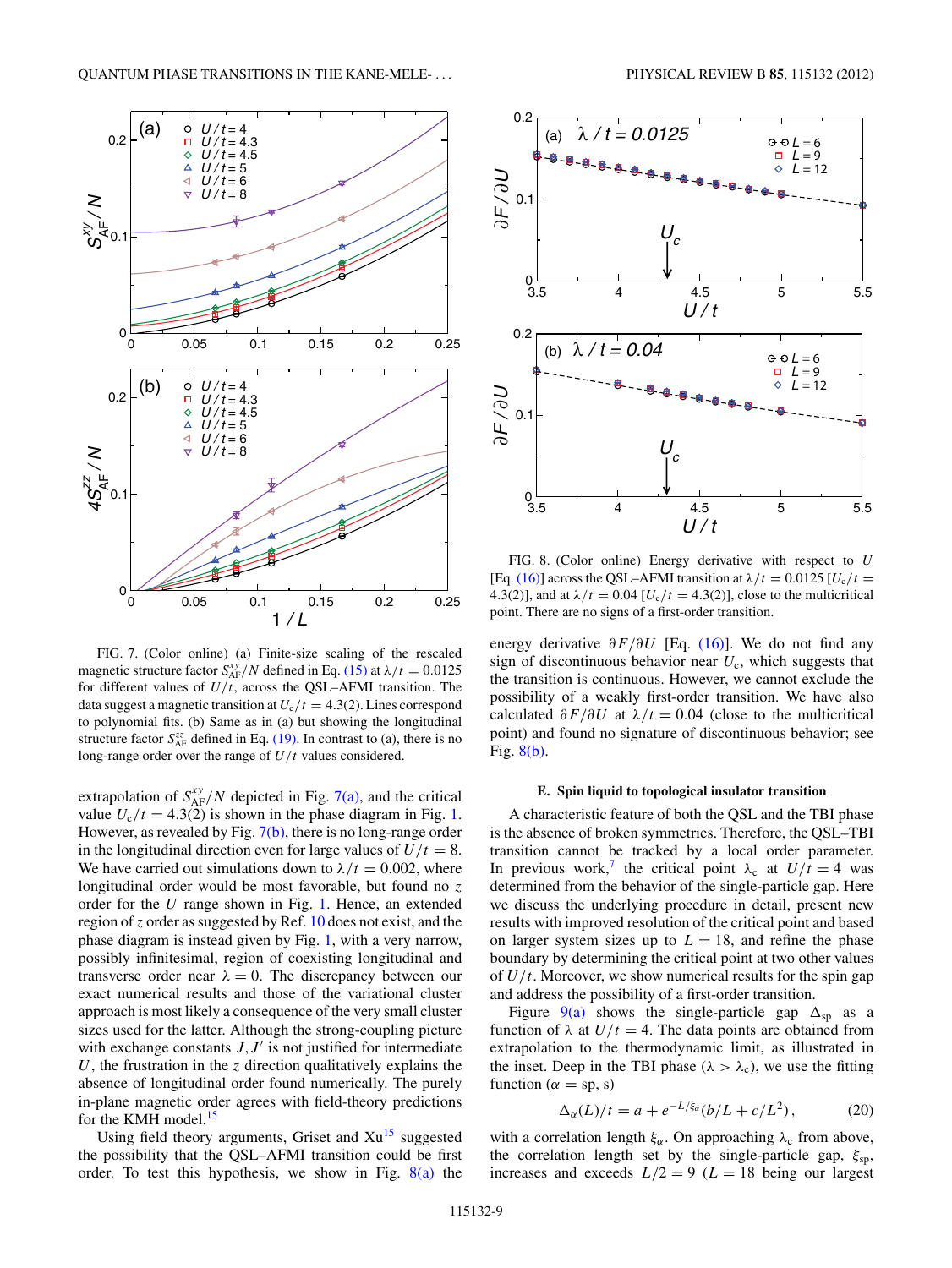<span id="page-9-0"></span>

FIG. 9. (Color online) (a) Single-particle gap  $\Delta_{sp}$  and (b) spin gap  $\Delta$ <sub>s</sub> and inverse spin correlation length  $1/\xi'$  as a function of  $\lambda$ at  $U/t = 4$ , across the QSL–TBI transition.  $\Delta_{sp}$  is obtained from finite-size scaling, using Eq. [\(20\)](#page-8-0) for  $\lambda/t \ge 0.045$  and Eq. (21) for  $\lambda/t < 0.045$ . The cusp defines the critical coupling  $\lambda_c/t = 0.030(1)$ . The inset in (a) shows the scaling for selected values of  $\lambda/t$ .  $\Delta_s$  is obtained from finite-size scaling using Eq.  $(20)$ ; see (c).  $\xi_s$  is extracted from fits to the spin-spin correlation function defined in Eq. (22) at  $r = L/2$ ; see inset in (b).

system size) for  $\lambda/t \approx 0.04$ . For  $\lambda/t$  smaller than 0.04, we use

$$
\Delta_{\alpha}(L)/t = a + b/L + c/L^2. \tag{21}
$$

As a function of  $\lambda$ , the extrapolated single-particle gap in Fig.  $9(a)$  initially decreases when starting from the QSL at  $\lambda = 0$ , reveals a cusp centered at  $\lambda_c/t = 0.030(1)$ , and increases rather quickly with increasing  $\lambda$  for  $\lambda > \lambda_c$ . As in

previous work, $\bar{y}$  we take the location of the cusp to define the critical point  $\lambda_c$  of the QSL–TBI transition. We will argue below that the data are consistent with a closing of the gap at  $\lambda_c$  and that the cusp is a result of finite-size effects. For  $\lambda/t \geqslant 0.045$ , the larger system sizes now available result in larger values of  $\Delta_{sp}$  compared to previous work.<sup>[7](#page-11-0)</sup>

A similar analysis can be carried out for the spin gap  $\Delta_s$ using Eq. [\(20\)](#page-8-0) for  $\lambda > \lambda_c$ . Similar to the SM-TBI transition discussed above, the spin gap shows an unusual finite-size scaling inside the TBI phase, as shown in Fig.  $9(c)$ . The system sizes required to see saturation (i.e., the magnetic correlation lengths) are significantly larger at  $U/t = 4$  than at  $U/t = 2$ ; cf. Fig. [2\(c\).](#page-4-0) The extrapolated values of  $\Delta_s$  for  $\lambda > \lambda_c$  are shown in Fig.  $9(b)$ . Comparing  $\Delta_{\text{sp}}$  and  $\Delta_{\text{s}}$  [Figs.  $9(a)$  and  $9(b)$ ], we see that in contrast to  $U/t = 2$  [Fig. [2\(a\)\]](#page-4-0) we have  $\Delta_s \ll 2\Delta_{sp}$ in the TBI phase at  $U/t = 4$ . The suppressed spin gap indicates substantial particle-hole binding. In the QSL phase, the small values of the spin gap make an accurate determination very challenging;  $\Delta_s$  is largest at  $\lambda = 0$ , where it was previously determined as  $\Delta_s/t = 0.023(5).^6$  $\Delta_s/t = 0.023(5).^6$ 

Figure 9(b) reveals that the behavior of the spin gap for *λ >*  $\lambda_c$  is very similar to that of  $\Delta_{\rm sp}$ . As a consistency check, we also show the inverse spin correlation length *ξ*s. Assuming the form

$$
S^{xx}(r) = \langle S_r^x S_0^x \rangle = e^{-r/\xi'_s} (a/r + b/r^2)
$$
 (22)

for the real-space transverse spin-spin correlation function, and taking the largest available distance  $r = L/2$  for each system size [see inset of Fig.  $9(b)$ ], the dependence of  $1/\xi_s'$  on  $\lambda$  is in good agreement with  $\Delta_s$  and  $\Delta_{sp}$ . We only show the values  $\xi'_{s} \le L/2$ .

For a noninteracting  $Z_2$  TBI, there is a simple relation between the excitation gaps in the single-particle sector and, e.g., in the spin and particle-hole channels. In the presence of (strong) interactions, these relations may be modified, and we indeed find  $\Delta$ <sub>s</sub> <  $2\Delta$ <sub>sp</sub> in the TBI phase above the QSL–TBI transition, as well as in the QSL phase at  $\lambda = 0.6$  $\lambda = 0.6$  The argument that  $\Delta_{\text{sp}}$  has to close across a transition that involves a change of the topological index<sup>[1](#page-11-0)</sup> holds only for the noninteracting case. In general, it is not clear which excitation gaps (one or more) close if the states on either side of the transition are not adiabatically connected. For example, in the interacting Haldane model, $35$  there is an exact degeneracy of the three lowest states at the TBI to charge density wave transition. As a result, the first and second excitation gaps  $(E_1 - E_0)$  and  $E_2 - E_0$ ) close, but the single-particle gap  $\Delta_{\text{sp}}$  shows only a cusp at the critical point.

As argued in previous work,<sup>[7](#page-11-0)</sup> the results for  $\Delta_{\text{sp}}$  are consistent with a vanishing of the single-particle gap at  $\lambda_c$ . Furthermore, the results in Fig. 9 reveal that  $\Delta_{\text{sp}}$  and  $\Delta_{\text{s}}$ behave very similar on approaching *λ*<sup>c</sup> from above, and we may therefore expect to see a simultaneous closing of  $\Delta_{sp}$  and Δ<sub>s</sub>. Such a gap closing suggests different Chern numbers for the TBI and QSL phases. Additionally, the quick, almost linear opening of the gaps for  $\lambda > \lambda_c$  is reminiscent of Fig. [2\(a\)](#page-4-0) for the SM–TBI transition, suggesting that a non-TBI phase (the QSL) exists at small values of *λ*, and that a transition to the TBI phase takes place at  $\lambda_c > 0$ . This picture confirms the expectation that the fully gapped QSL phase should be stable under a small perturbation in the form of the spin-orbit term.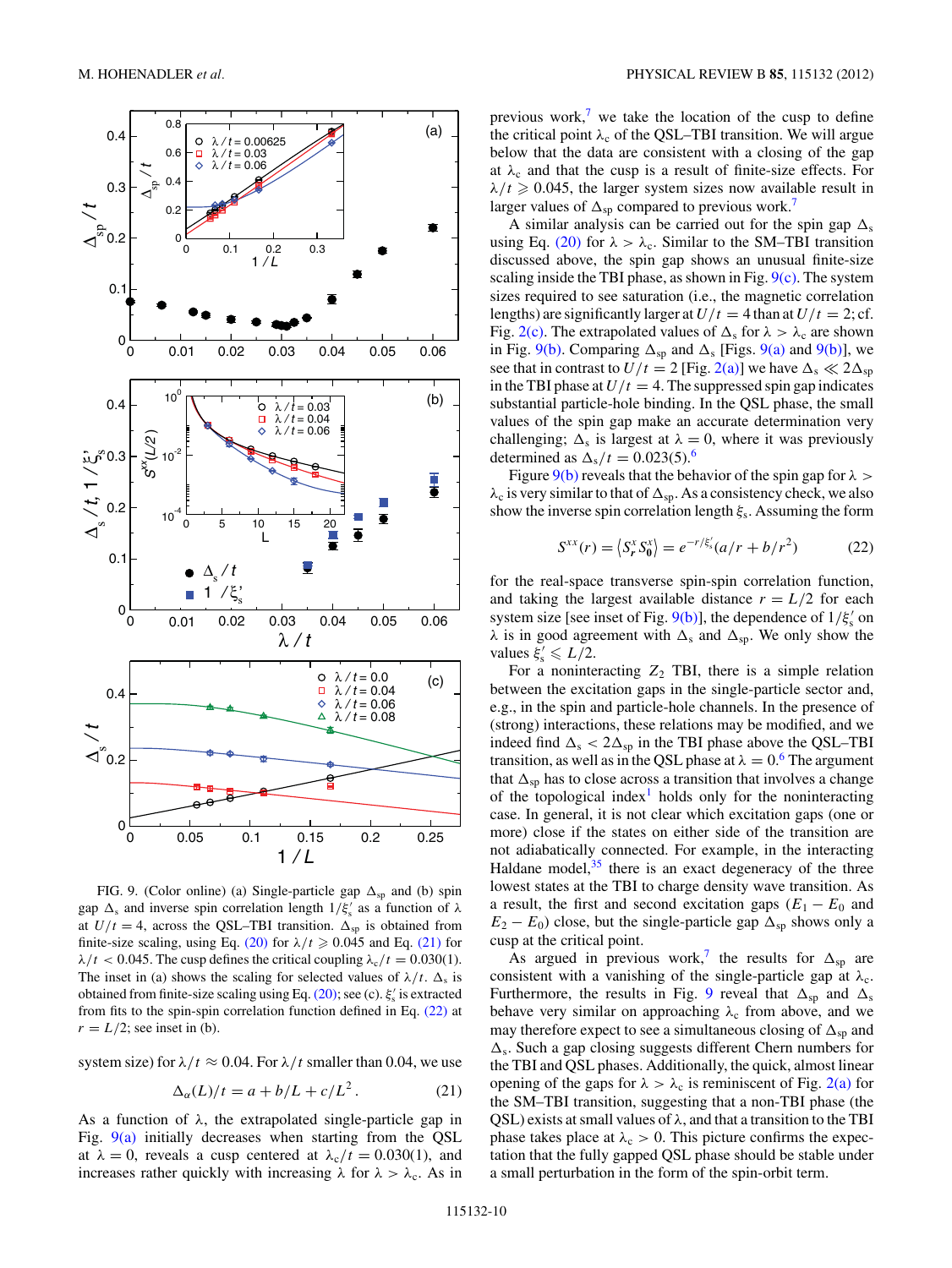<span id="page-10-0"></span>We attribute the small but nonzero values of the gaps at *λ*<sup>c</sup> to finite-size effects. Although we used the same range of system sizes (up to  $L = 18$ ) as for  $\lambda = 0$ , the larger correlation lengths in the present case, especially in the spin channel, make the analysis significantly harder. On approaching  $\lambda_c$ from above, the correlation lengths exceed the largest distance available on the clusters used. If we consider only the data points for which the correlation lengths fit on the largest system, i.e., the range  $\lambda/t \geqslant 0.045$  in Figs. [9\(a\)](#page-9-0) and [9\(b\),](#page-9-0) the functional form of  $\Delta_{sp}$ ,  $\Delta_s$ , and  $1/\xi_s'$  strongly suggests a closing of the gaps very close to  $\lambda_c/t = 0.030(1)$ . The fact that the finite-size scaled gaps in Figs.  $9(a)$  and  $9(b)$  saturate at a finite value close to  $\lambda_c$  is, therefore, likely to be a result of insufficiently large system sizes. The latter require that we switch to the polynomial fitting function Eq. [\(21\)](#page-9-0) close to  $\lambda_c$ for  $\Delta_{\text{sp}}$  and do not permit a reliable calculation of  $\Delta_{\text{s}}$  or  $\xi'_{\text{s}}$ close to  $\lambda_c$ . The question if the gaps close or not cannot be answered using approximate cluster calculations, $10,11$  because such methods are not capable of describing a true QSL phase.

To determine the shape of the QSL phase boundary, we have calculated the single-particle gap for two other values of  $U/t$ . The critical values  $\lambda_c$  are again defined by the location of the cusp in  $\Delta_{\rm sp}$ . We find  $\lambda_c/t = 0.025(2)$  for  $U/t = 3.8$  and  $λ_c/t = 0.032(2)$  for  $U/t = 4.1$ .

Recent theoretical work based on a 1*/N* expansion predicts the possibility of a first-order QSL–TBI transition.<sup>[15](#page-11-0)</sup> To test this prediction, we show in Fig. 10 the quantity

$$
\frac{\partial F}{\partial \lambda} = \left\langle i \sum_{\langle i,j \rangle} v_{ij} c_i^{\dagger} \sigma^z c_j \right\rangle, \tag{23}
$$

corresponding to the expectation value of the spin-orbit term in Eq. [\(1\).](#page-1-0) For the range of system sizes, and on the very fine grid of *λ* values, there is no sign of a discontinuity. Again, we cannot rule out the possibility of a weakly first-order transition.



FIG. 10. (Color online) Energy derivative with respect to *λ* [Eq.  $(23)$ ], across the QSL–TBI transition at  $U/t = 4$ . There is no sign of a discontinuity at  $\lambda_c/t = 0.030(1)$ .

# **V. CONCLUSIONS AND OUTLOOK**

Using exact quantum Monte Carlo simulations, we have obtained the phase diagram of the Kane-Mele-Hubbard model (Fig. [1\)](#page-3-0). For weak Hubbard interaction, the system is either a semimetal (SM) (at zero spin-orbit coupling,  $\lambda = 0$ ) or a topological band insulator (TBI). The latter is adiabatically connected to the noninteracting groundstate of the Kane-Mele model, as evinced by the almost identical dependence of the single-particle and spin gaps on *λ*. We have presented evidence for substantial particle-hole binding in the TBI phase for small systems or large Hubbard interaction. For intermediate Hubbard *U*, the model supports a quantum spin liquid (QSL) phase at small *λ* and a TBI phase at large *λ*. At large *U*, long-range magnetic order breaks time-reversal invariance, and the system becomes an antiferromagnetic Mott insulator (AFMI). In the presence of spin-orbit coupling, magnetic order is restricted to the *xy* plane.

As previously suggested, $7,14,15$  the magnetic TBI-AFMI transition can be understood as a condensation of magnetic excitons. A scaling analysis of the magnetization and the spin gap provides clear evidence for the 3D XY nature of the transition. The onset of long-range order coincides with the closing of the spin gap, whereas the single-particle gap stays finite but shows a cusp at the critical point. In contrast to theoretical predictions, the corresponding transition between the QSL and the AFMI appears to be continuous.

The QSL–TBI transition manifests itself as a cusp in the single-particle and spin gap. The numerical data are compatible with a complete closing of the gaps, but a definite conclusion is complicated by restrictions in lattice sizes. The independently deduced inverse spin correlation length is consistent with this picture, thereby suggesting that the QSL and TBI phases are not adiabatically connected. Finally, we find no sign of a predicted first-order transition.

There remain a number of interesting open issues, including a characterization of the QSL phase, resolving the possible closing of the spin and single-particle gap across the QSL–TBI transition, and the universality class of the QSL–AFMI transitions both at  $\lambda = 0$  and  $\lambda > 0$ . Understanding the universality would provide important insight about the nature of the QSL phase, including the possible existence of fractionalization. All of these questions require significantly larger system sizes and hence massively parallel computers and will be addressed in future work.

# **ACKNOWLEDGMENTS**

We thank G. Fiete, A. Ruegg, C. Varney, and C. Xu for useful discussions. We acknowledge support from the DFG Grants No. FOR1162, SFB/TRR21 and WE 3639/2-1. This research was supported in part by the National Science Foundation under Grant No. NSF PHY0551164 and the NSF EPSCoR Cooperative Agreement No. EPS-1003897 with additional support from the Louisiana Board of Regents. Z.Y.M. acknowledges the hospitality of the Institute of Physics and KITPC at the Chinese Academy of Sciences. We are grateful to LRZ Munich, NIC Jülich, the Jülich Supercomputing Centre and HLR Stuttgart for generous allocation of computer time.